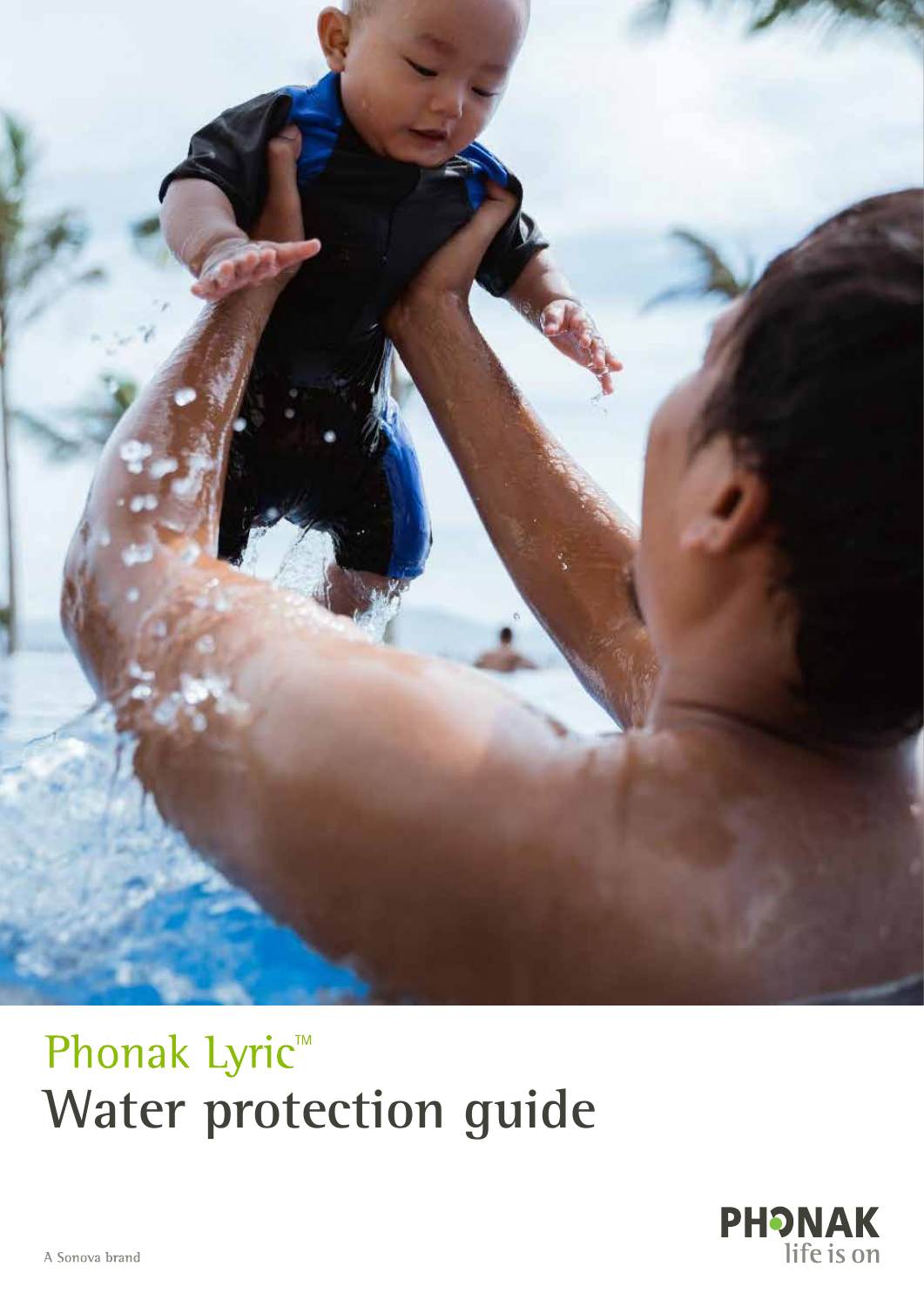#### **Lyric is water resistant, not waterproof**

#### **We want you to be able to enjoy your Lyric device and help you prevent water entering your ears.**

Lyric sits in the ear canal for months at a time so is designed to withstand a degree of moisture, humidity and wax. It's important to remember that the device is water resistant, not waterproof, and should not be completely submerged under water. Lyric sits close to the ear drum so, it is possible to shower without having to worry if the device will stop working. However, no one likes the sensation of a wet or damp ears, so here is a guide on what you can do to help keep water out of your ears when wearing Lyric.

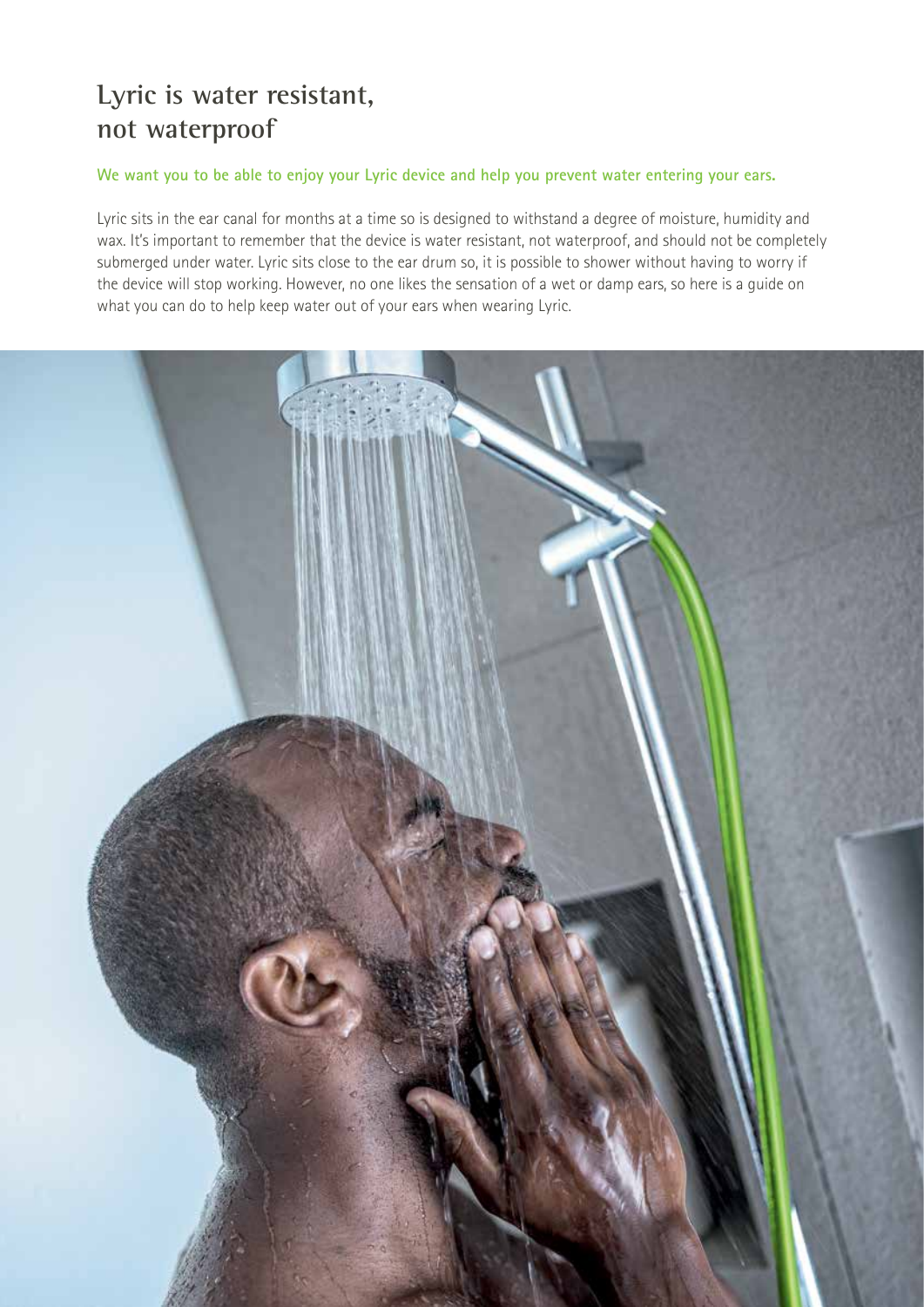## **Water protection guide**

| <b>Activity</b>                              | <b>Water protection required</b><br>$(1 = light 3 = strong)$ | <b>Suggested solution</b>                                                                                                 |
|----------------------------------------------|--------------------------------------------------------------|---------------------------------------------------------------------------------------------------------------------------|
| Shower (home or at barbers/<br>hairdressers) |                                                              | Hydrophobic cotton wool placed in the<br>$\bullet$<br>bowl of the ear and entrance to the<br>ear canal                    |
| Sailing, canoeing, kayaking                  |                                                              | Custom swim ear plugs made to<br>$\bullet$<br>accommodate Lyric                                                           |
| Swimming (leisure)                           |                                                              | Custom swim ear plugs made to<br>$\bullet$<br>accommodate Lyric                                                           |
| Swimming moderate &<br>athletic level        |                                                              | • Custom swim ear plugs made to<br>accommodate Lyric<br>• Swim cap (worn to completely cover<br>the ear plugs)            |
| Surfing or water sports<br>(water polo) $*$  |                                                              | Custom swim ear plugs made to<br>$\bullet$<br>accommodate Lyric<br>• Swim cap (worn to completely cover<br>the ear plugs) |

\*Where a swim cap is required please make sure it is worn as per photo 2 (next page).

It's not recommended to wear Lyric for the following water activities:







**Scuba diving Snorkeling Under water swimming**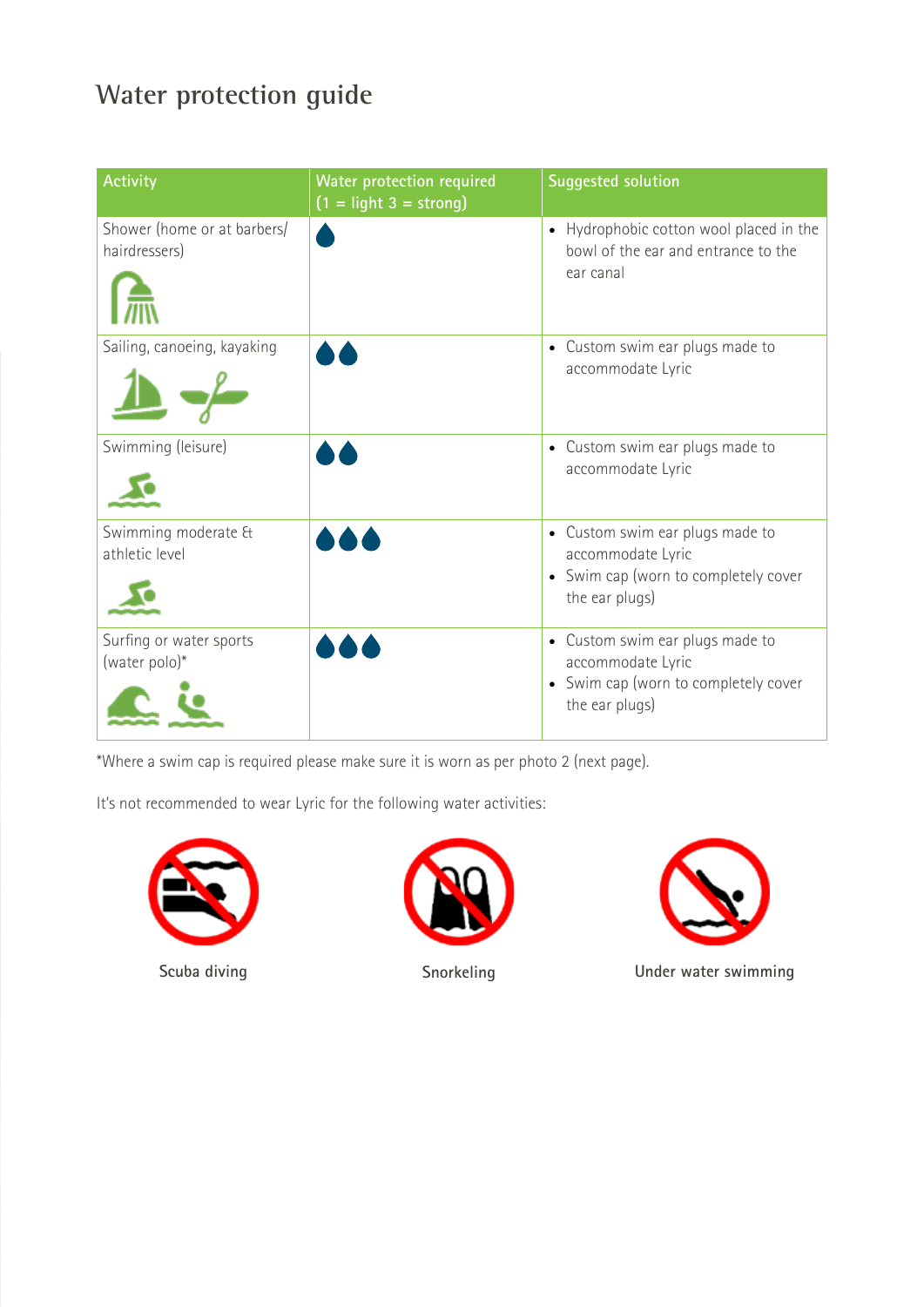### **Preventing water from entering your ears**

#### **It is important to note the following:**

- The information provided is only a suggestion from the Lyric based findings on tests we have conducted ourselves and may not be the solution for everyone
- Results will vary depending on the design of the earplug and how it sits in your ear
- Please do not to forget to tuck the custom plug into the bowl of the ear correctly (as shown in photo 2)
- Check the plug is deep enough in the ear canal to provide an adequate seal
- After any water activity use a towel or cloth to dry out the bowl of the ear to absorb any residual water or moisture

The photos below show how the suggested solutions should be correctly worn.

1. Cotton wool in ear



2. Custom swim plug in the ear +/- Swim cap

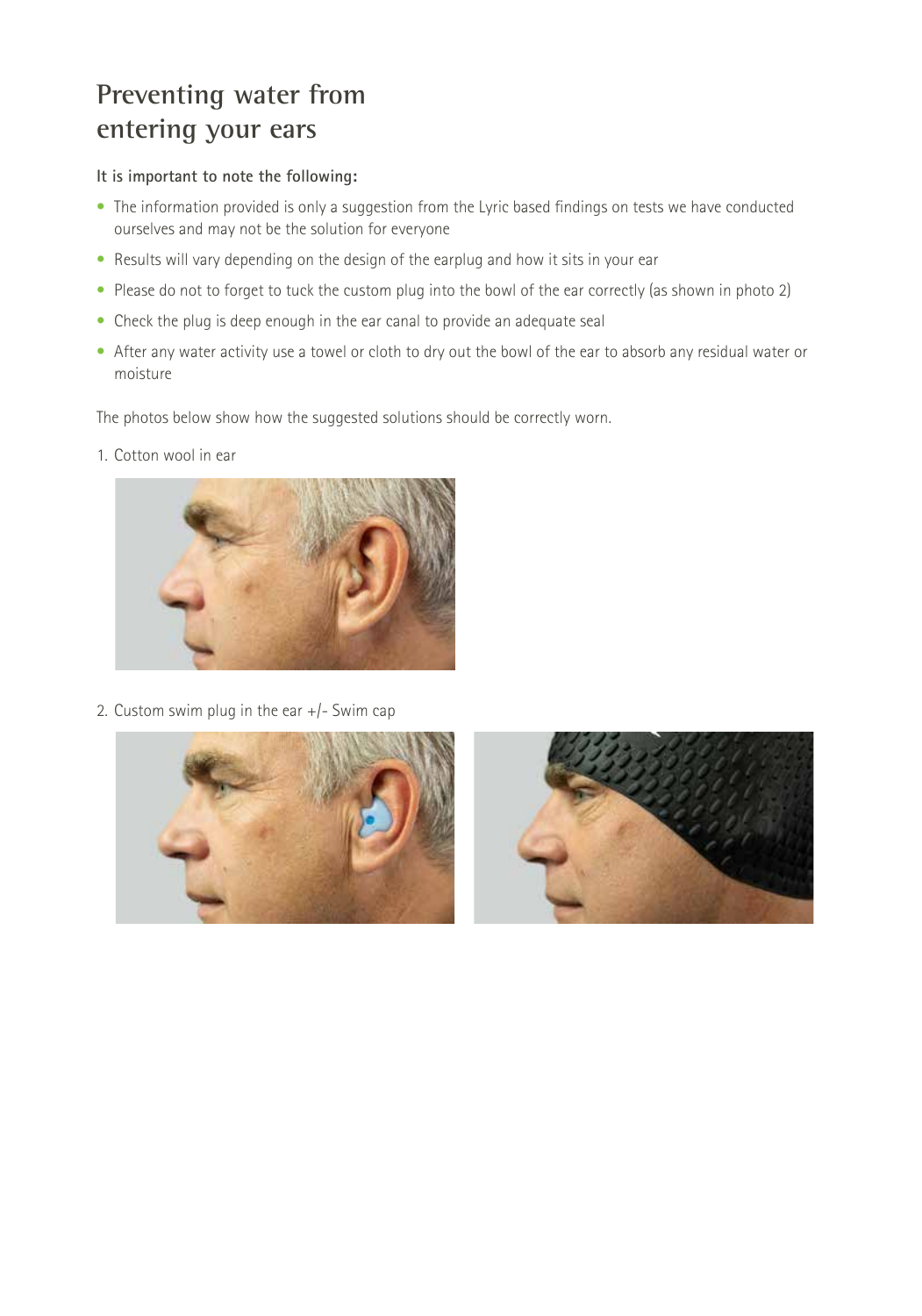# **Life doesn't stop with Lyric**